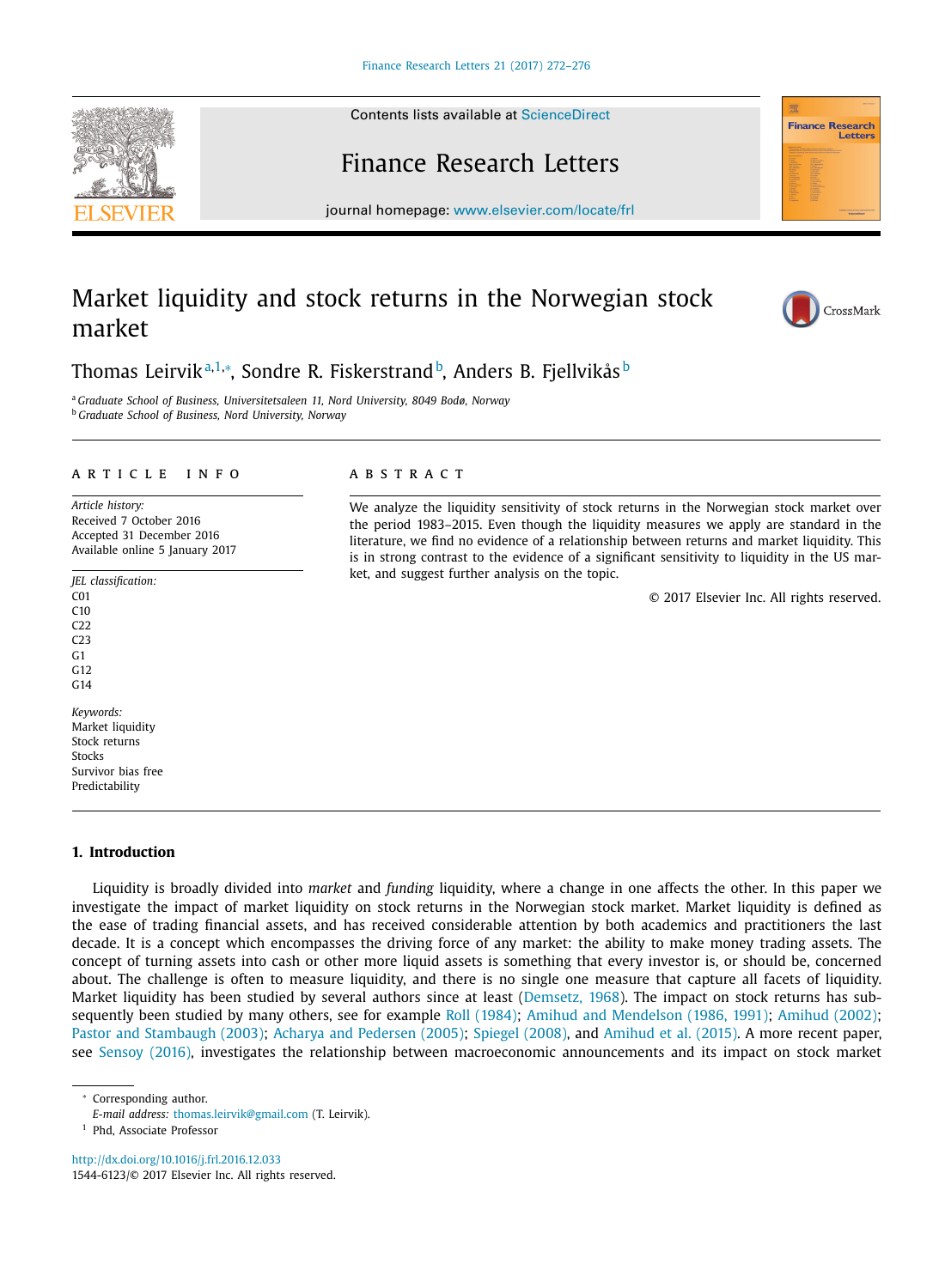**Table 1**

Summary statistics for the variables applied in the paper. All numbers are in percent and computed from daily observations.

| Variable         | N    | Minimum | Maximum | Mean | Std dev |
|------------------|------|---------|---------|------|---------|
| $r_m$            | 8282 | $-21.2$ | 10.5    | 0.05 | 1.4     |
| $BAS_r$          | 8282 | 1.6     | 14.3    | 4.6  | 6.2     |
| HL               | 8282 | 19      | 10.7    | 2.3  | 2.6     |
| $\alpha_{t}$     | 8282 | 0.6     | 14.7    | 2.6  | 1.9     |
| TRN <sub>r</sub> | 8282 | 03      | 2.5     | 0.3  | 0.2     |
|                  |      |         |         |      |         |

liquidity. The author investigates the Turkish stock market, and find that only US macroeconomic announcements affect commonality in liquidity. In this paper, we aim to quantify the market liquidity of stocks using a survivor bias free sample of stocks over the period 1983–2015.

### **2. Liquidity measures**

In the paper, we analyze four different [measures](#page--1-0) of liquidity; (1) The bid-ask spread derived by Amihud and Mendelson (1986), (2) A simple high-low ratio, (3) A bid-ask spread derived by Corwin and [Schultz](#page--1-0) (2012), and (4) A turnover measure constructed for the Oslo Stock Exchange in [Ødegaard](#page--1-0) et al. (2009). The bid-ask spread measure by Amihud and Mendelson is given by

$$
BAS_t = \frac{Ask_t - Bid_t}{Ask_t} \tag{1}
$$

where *Askt* is the average ask-price during the day, The simple high-low estimator we apply is the relative difference between the daily high and low prices:

$$
HL_t = \frac{H_t - L_t}{H_t} \tag{2}
$$

where  $H_t(L_t)$  is the highest (lowest) price during day  $t$ . This estimator is closely related to the bid-ask spread derived by Corwin and [Schultz](#page--1-0) (2012), which again is given by

$$
\alpha_t = (\sqrt{2} + 1) \cdot (\sqrt{\beta_t} - \sqrt{\gamma_t}) \tag{3}
$$

where  $\beta_t$  is given by the sum of two consecutive days of the squared log-ratio between high and low prices, and  $\gamma_t$  is given by log-ratio between the two-day maximum price divided by the two-day minimum price. Specifically,

$$
\beta_t = \sum_{j=0}^1 \left( \ln \frac{H_{t+j}}{L_{t+j}} \right)^2 \tag{4}
$$

and

$$
\gamma_t = \left(\ln \frac{\max\{H_t, H_{t-1}\}}{\min\{L_t, L_{t-1}\}}\right)^2\tag{5}
$$

The Corwin-Schultz measure is a proxy for market liquidity, and shows significant time-variation. The turnover-ratio is a measure of a stock's trading activity, which is computed by taking the number of stocks traded every day divided by the total number of outstanding stocks. The equation is

$$
TRN_t = \frac{\text{Number of shares traded at day } t}{\text{Number of shares outstanding at day } t}
$$
 (6)

All these estimators of liquidity have been applied in studies investigating the liquidity premium previously. However, many of the studies focus on the US stock market solely. In this paper we compute these liquidity measures for all stocks that is, or has been, listed at the Oslo Stock Exchange during the period January 1st 1983 through December 31st 2015 [\(Figs.](#page--1-0) 1 and [2\)](#page--1-0).

Table 1summarizes the variables applied in this paper. As one can see, there is substantial variation in the variables.

#### **3. Data sample and benchmark model**

Our key objective is to examine the relationship between stock returns and market liquidity in the Norwegian stock market. We apply a survivor bias free sample of Norwegian stocks over the period 1983–2015. Each stock includes daily data on prices, stock splits, reverse splits, dividends, and other corporate actions. We compute log-returns from adjusted daily prices. The benchmark market is OSEBX, an index of the 60 largest firms in the Norwegian stock market. The Norwegian stock market is small compared to the main stock markets in North America, Europe, and Asia. However, the Norwegian